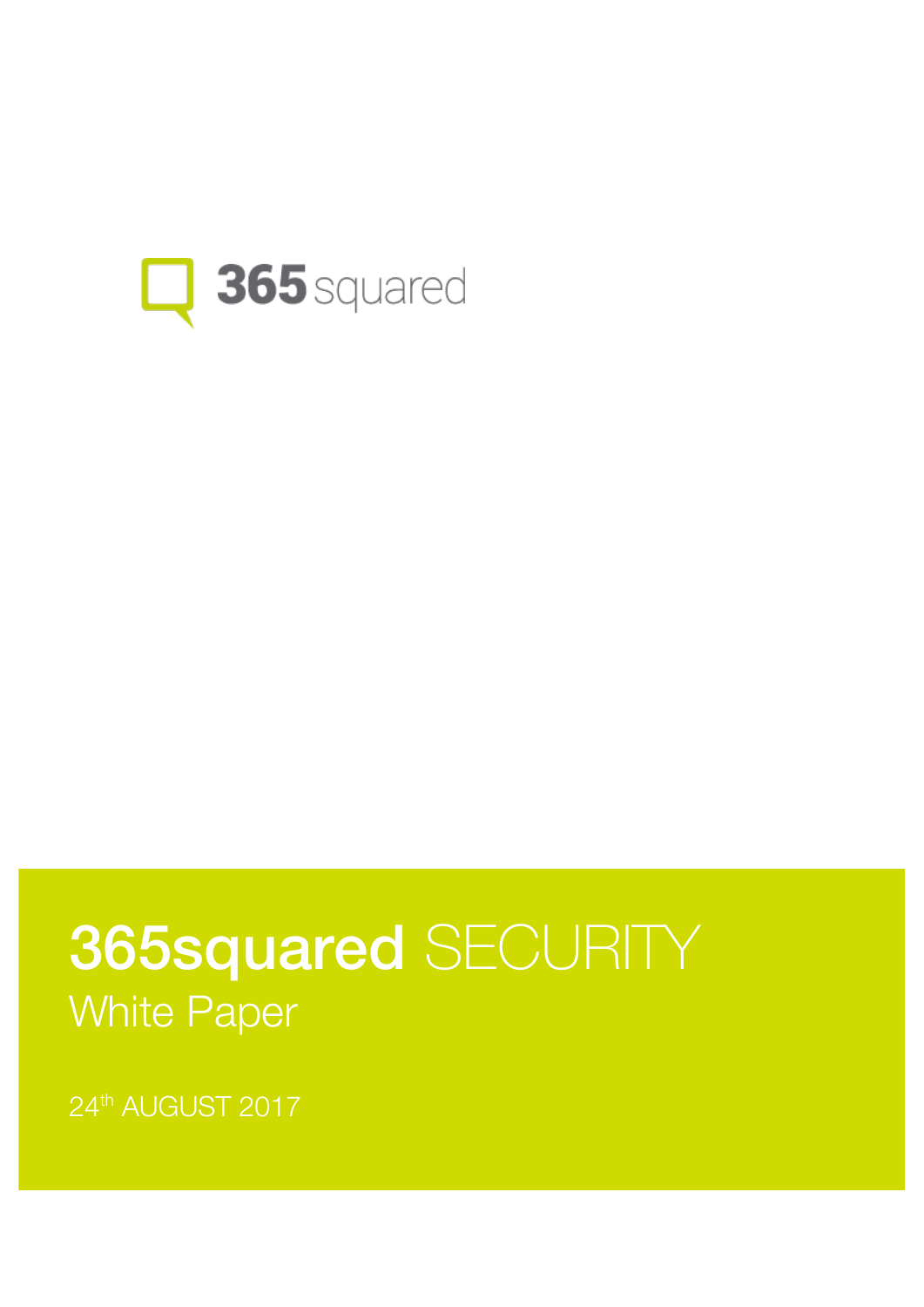

# About 365squared

365squared was setup in 2013 with the objective to provide the mobile operator community with a consolidated choice of quality services in the messaging domain. The company is run by an experienced team of professionals drawn from the telecoms industry.

We help our clients generate additional revenue using a combination of sophisticated technology and our management skills, with low investment in time and resources.

Our undertaking is to enable the mobile operator community to generate revenue from A2P messaging streams at no additional cost whilst securing content towards their subscribers to deliver an enhanced user experience.

The information contained in this document is intended to provide transparency on 365squared security management processes.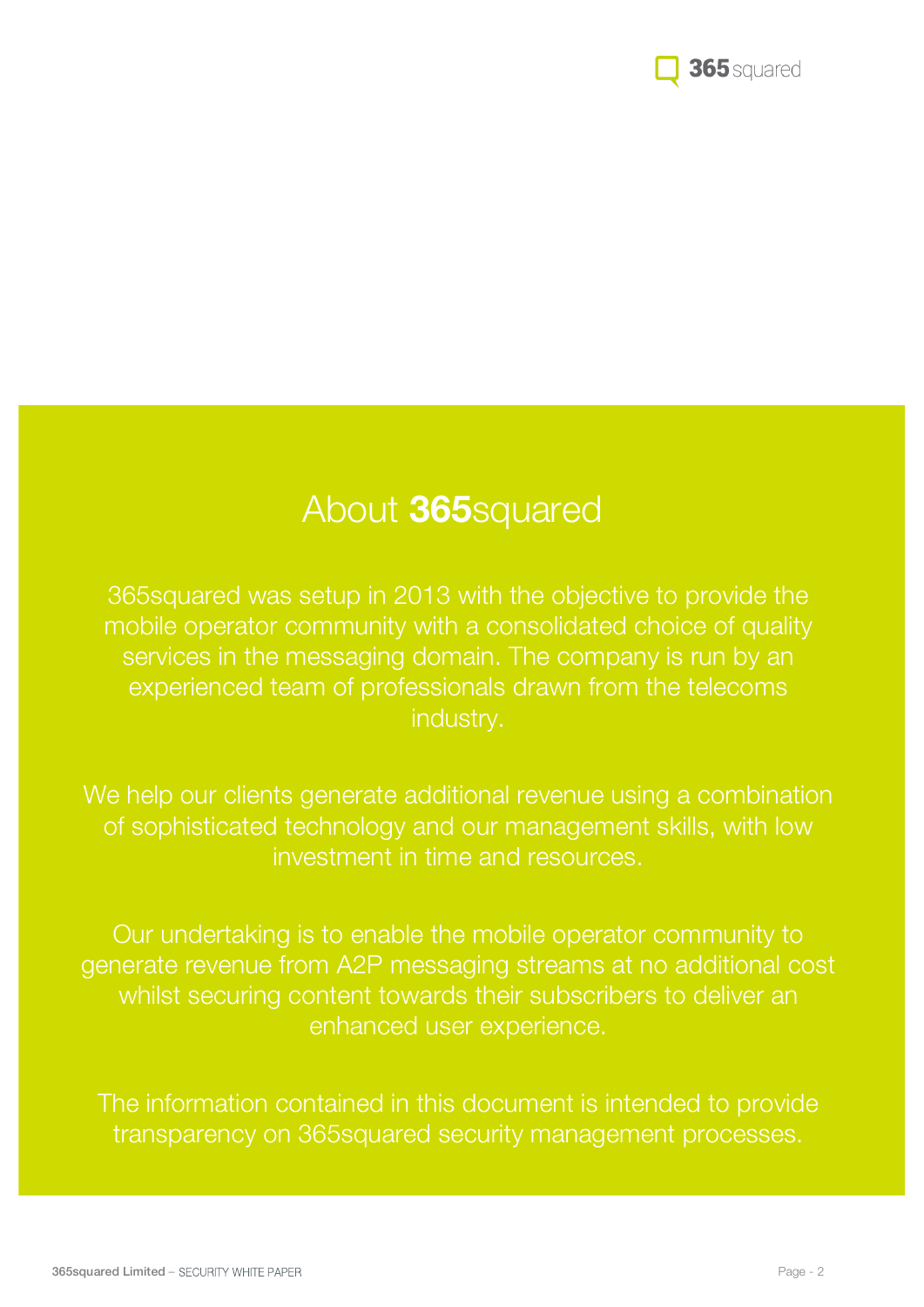

# 1 SECURITY ORGANIZATION & PROGRAM

365squared security framework is based on the ISO 27001 Information Security Standard and covers programs in Policies and Procedures, Asset Management, Access Management, Cryptography, Physical Security, Communications Security, Business Continuity Security, including Vulnerability Management and Security Monitoring.

Security is represented at the topmost levels of the company, with our Head of Technology and Operations meeting with Chief Executive Officer regularly to discuss the coordination of companywide security initiatives. Information security policies and procedures are approved by management and available to all 365squared staff.

## 2 HUMAN RESOURCES SECURITY

The team working at 365squared are important to us, thus we've implemented processes to ensure we're bringing in the right staff and keep them abreast of the latest security trends. These are some processes we have adopted:

#### 2.1 Background checks

All candidates onboarding the company must pass the background checks and police conducts before taking the position.

#### 2.2 Training on Information security management

All new 365squared employees go through the information security management training during the onboarding process.

#### 2.3 Continuous education

The 365squared operations Team provides continuous data and information on emerging threats and shares with the staff regularly.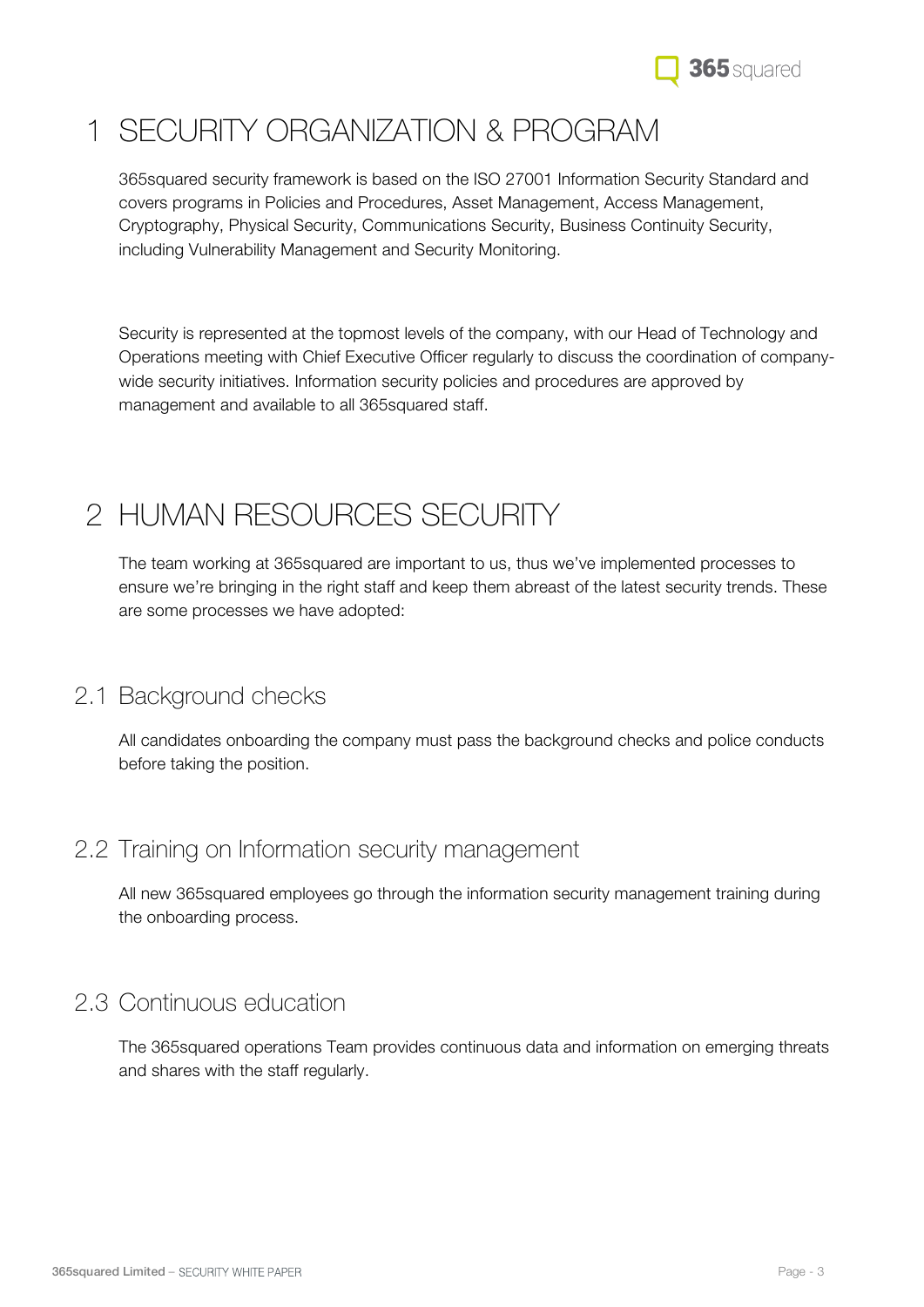

## 3 SERVICE SECURITY

The aim of 365squared Security program is to enable the Service management team to manage solutions that are best in class when it comes to security. Here we implement Information transfer and control procedures.

# 4 INFRASTRUCTURE SECURITY

The security of our infrastructure and networks is critical. 365squared comprises best-in-class security practices. Requirements in the security practices are driven by the following key principles:

#### 4.1 Asset management and ownership

All assets owned by 365squared have a defined owner, security classification, and purpose.

#### 4.2 Infrastructure management

All direct access to our infrastructure, networks, and data has been minimized to the greatest extent possible. We reduce direct access to host infrastructure, networks, and data where possible.

# 5 CONTINUOUS MANAGEMENT AND MONITORING OF VULNERABILITY

The security and solidity of our solutions and infrastructure is a top priority at 365squared. We Continuously manage and Monitor program and develop processes and procedures for leading incidents and designing proactive and intelligent capabilities for 365squared. The Vulnerability monitoring leads how we identify and act to the vulnerabilities of all the 365squared solutions.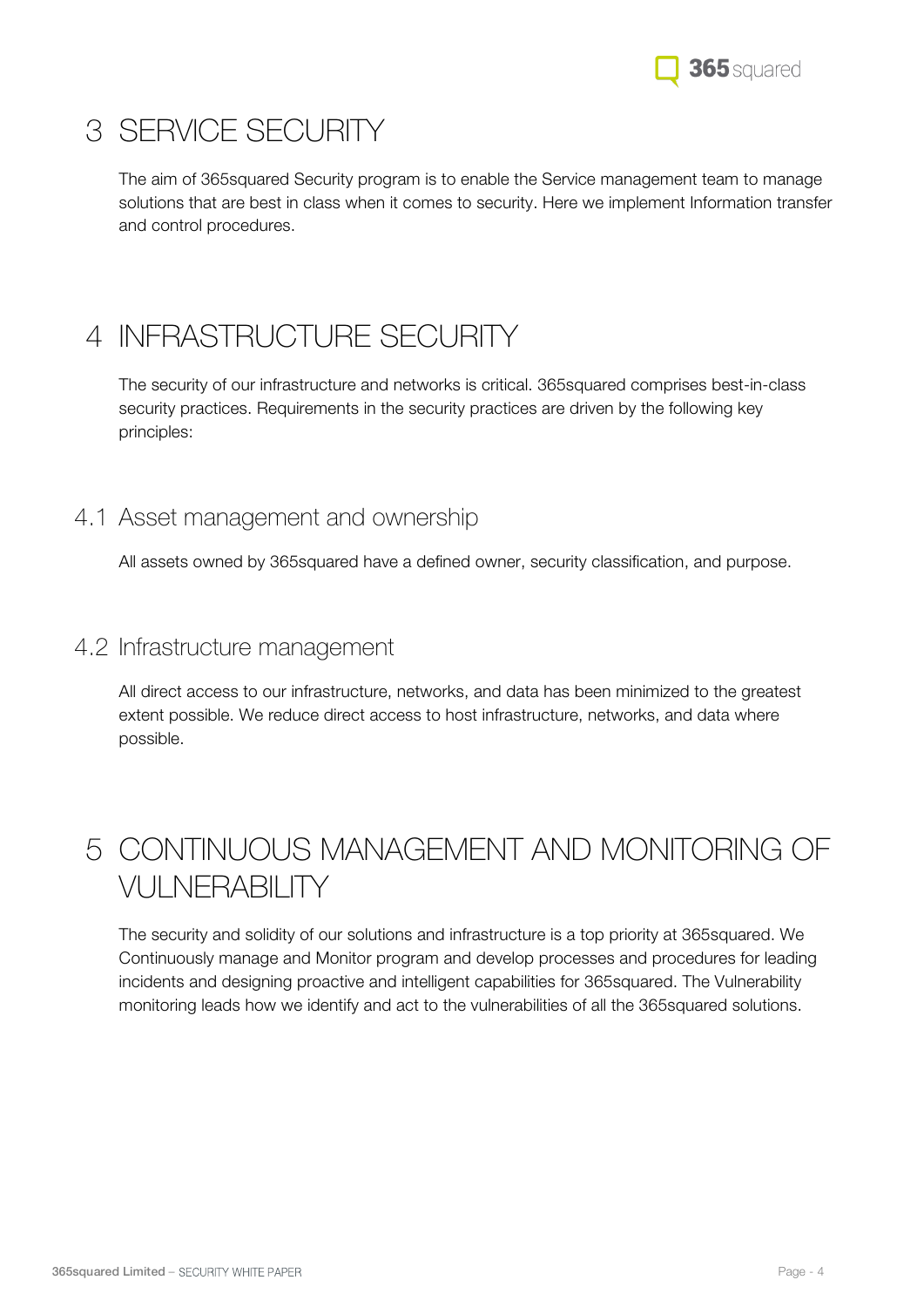# 6 PHYSICAL SECURITY

Physical security is an important part of 365squared's security strategy. We're committed to securing our facilities.

6.1 Security at our datacenter

365squared servers are hosted either in our client's datacenters or in our headquarters in Malta. The access to the servers is protected with the industry security standards and tools.

#### 6.2 Security at our office

365squared has a security system which measures and monitors all building entrances, CCTVs, and overall office security. All employees, are required to wear identification badges which distinguish their respective role.

# 7 BUSINESS CONTINUITY / DISASTER RECOVERY

365squared uses many mechanisms and tools which ensure reliable continuity.

#### 7.1 Recovery planning

365squared regularly reviews and updates formal Business Continuity and Disaster Recovery plans.

#### 7.2 Data backups

365squared performs routine backups of all 365squared account information and critical data. Backup files are stored redundantly.

# 8 THIRD-PARTY SECURITY

Maintaining visibility into the supply chain is of utmost importance in today's interconnected world. 365squared has implemented: